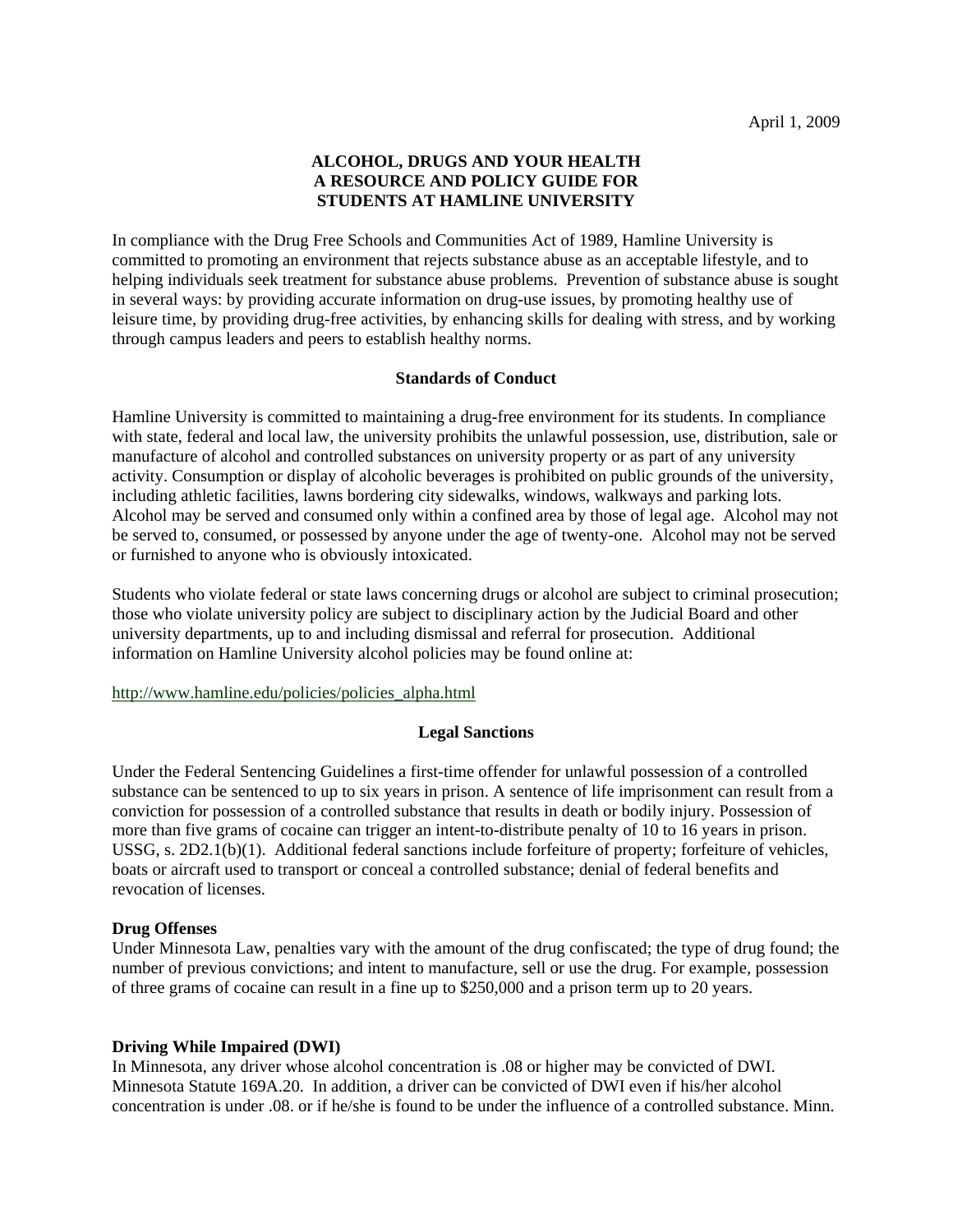Stat. § 169A.20. Police use observation, sobriety testing, and alcohol concentration level to determine whether a driver is under the influence. A person convicted of DWI may be sentenced to a misdemeanor, gross misdemeanor or felony. Depending on the circumstances of the case, the driver's alcohol concentration, and the number of prior offenses, a driver can be sentenced to probation, jail time for 30 days or more, or prison for one year or more. Additional consequences include revocation of the driver's license, community service, mandatory drug treatment, and anger management counseling. Under Minnesota law, it is also a crime to refuse to submit to chemical testing of the person's blood, breath or urine. Minn. Stat. §169A.20.subd. 2.

## **Violations by Persons Under 21**

Minnesota law prohibits the consumption, possession, and purchase of alcohol by anyone under the age of 21. Minn. Stat. §340A.503. Furthermore, it is illegal for any person under the age of 21 to sell or provide to others alcohol or to enter an establishment that sells alcohol with the purpose of purchasing alcohol or to enter such an establishment by misrepresenting his/her age. Minn. Stat. §340A.503

## **Social Host Liability**

Social host liability means that anyone over 21 who knowingly serves alcohol to someone under 21 may be held civilly liable for any damages subsequently caused by that person. Minn. Stat. §340A.90, subd. 1. This is the law both in the state of Minnesota and the city of Saint Paul.

## **Associated Health Risks**

There are risks associated with the chronic use of all psychoactive drugs, including alcohol. Acute or "experimental" use of drugs can result in a range of adverse health effects from nausea and anxiety to coma and death. Described below are some of the health effects of alcohol and other drugs. Please note special cautions:

- The extent and the likelihood of negative side effects increase significantly if drugs are used in combination (including alcohol or over-the-counter medications).
- A pregnant woman who uses alcohol, cigarettes or other drugs exposes her fetus to serious risks, such as miscarriage, low birth weight or brain damage.
- The frequent use of any drug increases the likelihood of becoming dependent.
- There is a significant risk of being infected with the virus that causes AIDS or other diseases if you inject drugs and share needles.

**Alcohol** is the drug most frequently abused on college campuses and in our society. Even small amounts of alcohol can significantly impair the judgment and coordination required to safety drive a car. The consumption of alcohol also increases the incidence of aggressive acts, including acquaintance rape, spousal and child abuse, and property damage. Moderate to large amounts of alcohol can severely impair your ability to learn and remember information. Because alcohol acts as a depressant on the central nervous system, it can increase feelings of depression or suicide. In very large amounts it can cause respiratory and cardiac failure, resulting in death.

**Marijuana** has been found to impair short-term memory and comprehension. Hours after the feeling of getting high fades, the effects of marijuana on coordination, perception and judgment remain. Marijuana is the second most frequent drug (behind alcohol) found in the blood of individuals involved in fatal accidents. An overdose may bring on paranoia, panic attacks or other psychological problems. Chronic